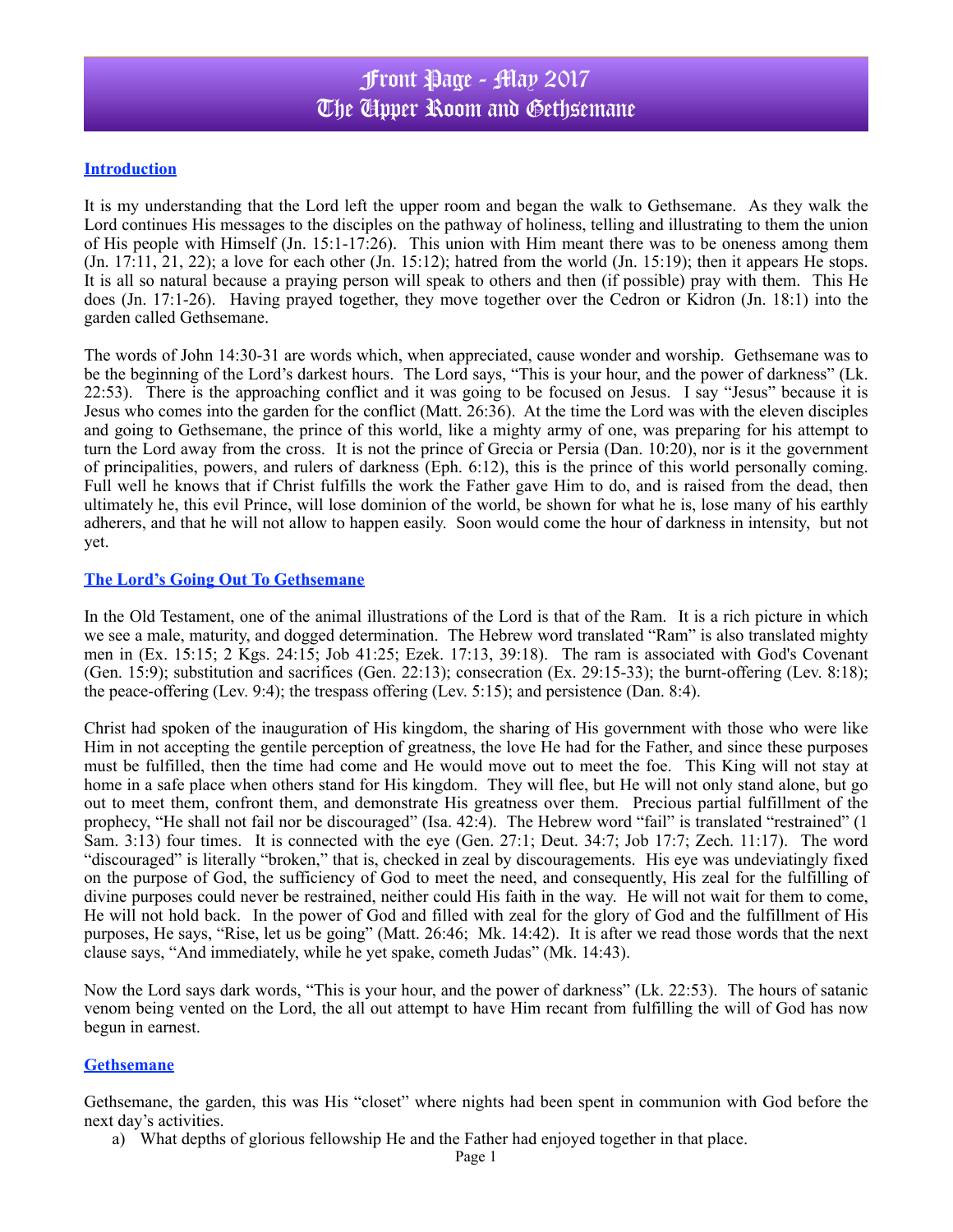## Front Page - May 2017 The Upper Room and Gethsemane

- i) "And in the day time he was teaching in the temple; and at night he went out, and abode in the mount that is called the mount of Olives" (Lk. 21:37)
- ii) "And every man went unto his own house. Jesus went unto the Mount of Olives. And early in the morning he came again into the temple" (Jn. 7:53-8:2).
- b) Into His closet the Lord comes, but not now as on past occasions.
	- i) This had been the place where He taught His disciples of things to come and having a right perception on things and events (Matt. 24:3-31).
	- ii) In the then future, it was to be the place where He would ascend back to Heaven (Acts 1:12). Ultimately, this is the place where His feet will touch when He comes to the earth to reign (Zech.  $14:4$ ).
		- 1. However, this time was different, tomorrow there would be no going to the temple. His ascension and glory were a long way off, and a deep dark chasm would take place before those wonderful days could be known.

It was a "garden", and being such, minds automatically go to two other gardens, the garden where sin entered, (Gen. 2:8) and the garden where our Lord was buried (Jn. 19:41).

- a) Putting the persons and events of the Garden of Eden and Gethsemane side by side, there is first presented to us the first and last Adams (1 Cor. 15:45), but what a contrast.
	- i) It was in Eden that Adam exalted himself to be as God, acted in defiance against God's will, and set personal glorification above the glorification of God (Gen. 3:5-6). In Gethsemane the Last Adam (Christ, 1 Cor. 15:45) is revealed as the one who was in complete fellowship and yieldedness to God (Matt. 26:42). There was the dread of that which lay ahead but never rebellion. The Lord is not just verbally submitting to the will of God, but His prayers reveal His hearts response to the will of God. In these aspects, our blessed Lord is totally opposite to the first Adam.
	- ii) Furthermore, in Eden one sees the ease and conscious deliberate disobedience with which Adam sinned (Gen. 3:5-6; 1 Tim. 2:14), whereas in Gethsemane, we see the agony of a man who lived life devoted to God and dreaded being forsaken by Him. In Eden, man is seen willfully forsaking God, not through any wrong God had done. In Gethsemane, a man was seen willing to be forsaken by God, not for any wrong that He had done.
	- iii) In Eden, when Adam sinned, he could not have foreseen the personal and universal consequences by that one sin. Adam opened the door for sin to come into this world, followed by death spiritually and physically (Rom. 5:12-19), and the giving of the government of the world to Satan  $(Lk. 4:6)$  who is now the prince of this world  $(Jn. 12:31)$ . In Gethsemane, the Son of God began the last steps in ultimately giving a world where sin would never again raise its distorting head, humanity would have life spiritually and physically, and the government of this world would be given to He who is the Governor among the nations (Psa. 2:6; 22:28; Zech. 14:9).
	- iv) In addition, Adam was ignorant of that which his sin would bring to others. Christ was fully understanding of that which His sacrifice would bring to others (Rom. 5:12-19).
	- v) In Eden, Adam took the offered fruit (Gen. 3:6) which seemed gain, but in actuality, it meant loss. In Gethsemane, when the Lord displayed His readiness to take the cup (Jn. 18:11), it seemed loss, but it was actually infinite gain.

### **The Word "Gethsemane**"

The Holy Spirit tells us three things about the place:

a) It was a "garden"  $(In. 18:1)$